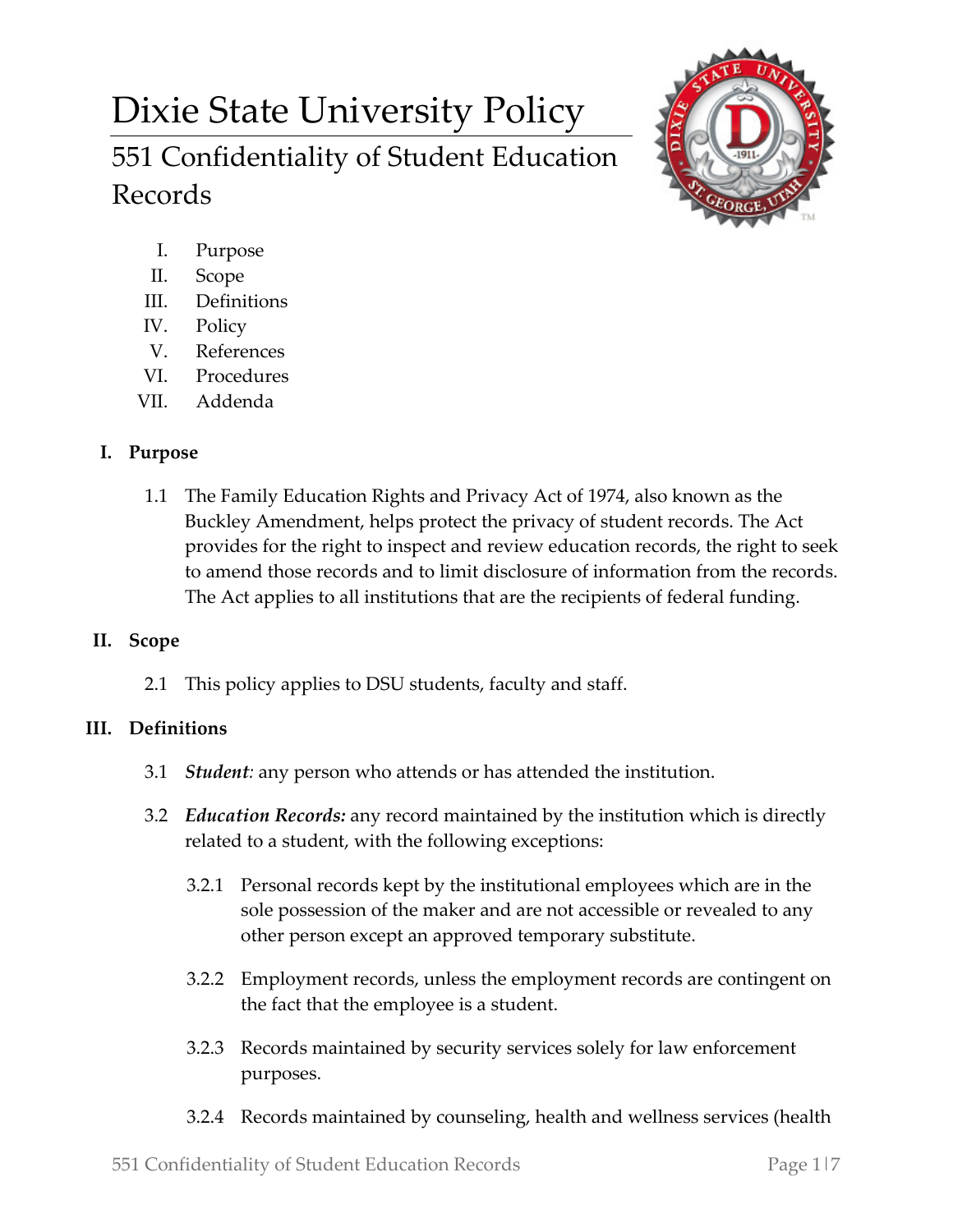records may be reviewed by a physician or other appropriate professional of the student's choosing).

- 3.2.5 Counseling records maintained by an institutional psychological/therapeutic counselor.
- 3.2.6 Alumni records.
- 3.3 *Directory Information:* the following items are considered Directory Information:
	- 3.3.1 Student's full name
	- 3.3.2 Student's Dixie ID number
	- 3.3.3 Local and permanent address(es)
	- 3.3.4 E-mail address
	- 3.3.5 Telephone numbers
	- 3.3.6 Date of birth
	- 3.3.7 Residency status
	- 3.3.8 Enrollment status (full/part-time)
	- 3.3.9 Major field of study
	- 3.3.10 Dates of attendance
	- 3.3.11 Degrees and awards received
	- 3.3.12 Previous school(s) attended
	- 3.3.13 Academic level (freshman, sophomore, junior, senior, graduate)
	- 3.3.14 Photographs and videos taken or maintained by the university
	- 3.3.15 Participation in officially recognized activities and sports
	- 3.3.16 Height and weight of athletic team members

#### **IV. Policy**

4.1 Directory Information may, at the University's discretion, be disclosed in compliance with FERPA if a student did not place a restriction on his/her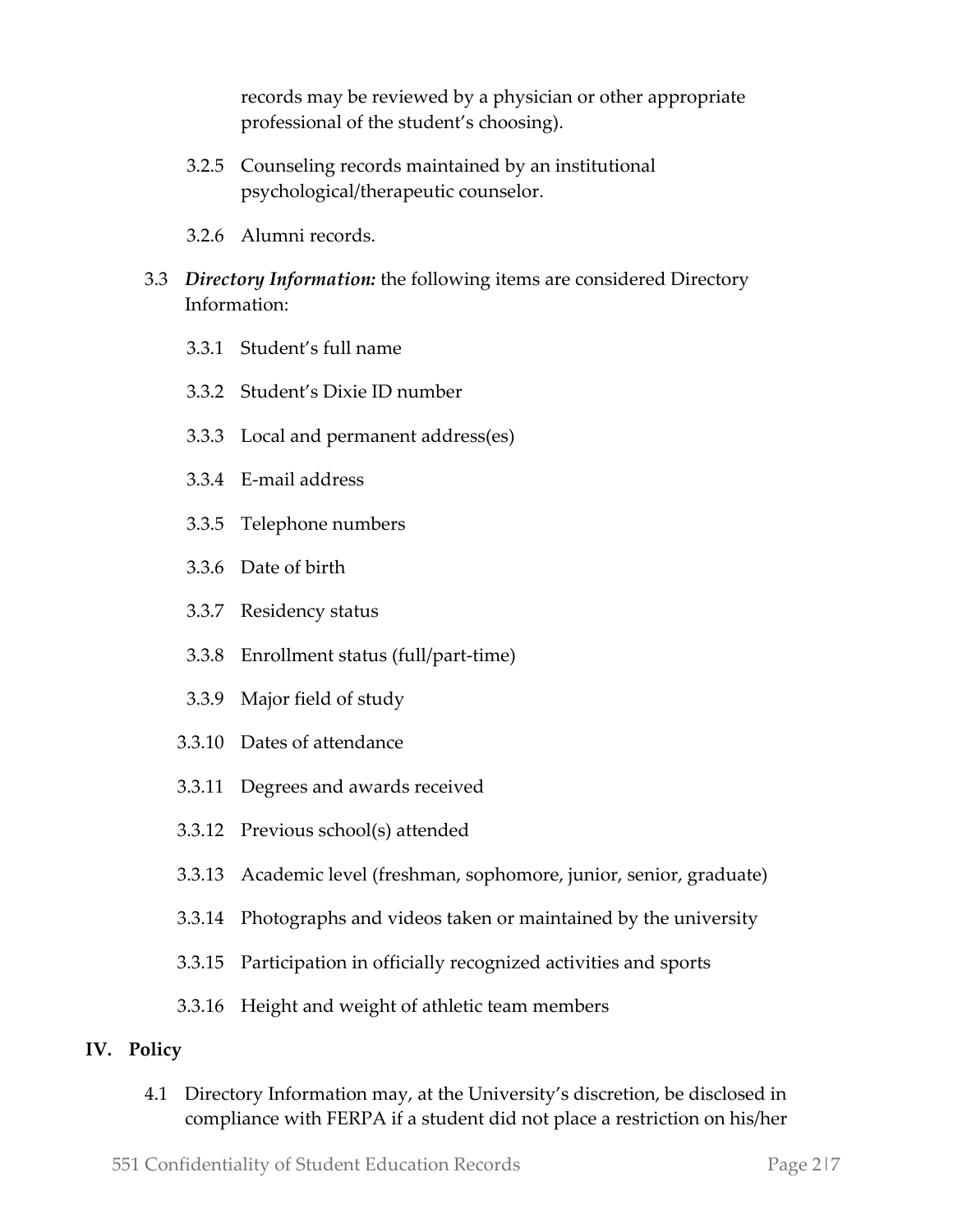records.

- 4.1.1 Students have the right to place restrictions on their directory information. To place a restriction or hold on a student's records, the student must fill out the appropriate paperwork at the Registrar's Office.
- 4.1.2 Questions concerning general disclosure should be addressed to the Registrar's Office.
- 4.2 FERPA Coverage: Persons who are currently enrolled in higher education institutions or were formerly enrolled, regardless of their age or status in regard to parental dependency, are covered under FERPA.
	- 4.2.1 Students who have applied but have not attended an institution are not entitled to FERPA protection.
- 4.3 Education Records: With certain exceptions, a student has rights of access to those records which are directly related to him/her and which are maintained by an educational institution or party authorized to keep records for the institution.
	- 4.3.1 Education records include any records in the possession of a university employee which are shared with, or are accessible to, another individual.
	- 4.3.2 The records may be handwritten or in the form of print or some other medium.
	- 4.3.3 FERPA coverage includes records, files, documents, and data directly related to students, including electronically recorded data.
- 4.4 Information Not Included in Education Records: Private notes held by educational personnel in their sole possession which are not accessible and which have not been released to other personnel.
	- 4.4.1 Law enforcement or campus security records which are solely for law enforcement purposes.
	- 4.4.2 Records relating to individuals who are employed by the institution (unless contingent upon class attendance).
	- 4.4.3 Records relating to treatment provided by a physician, psychiatrist, psychologist or other recognized health professional or paraprofessional and disclosed only to individuals providing treatment.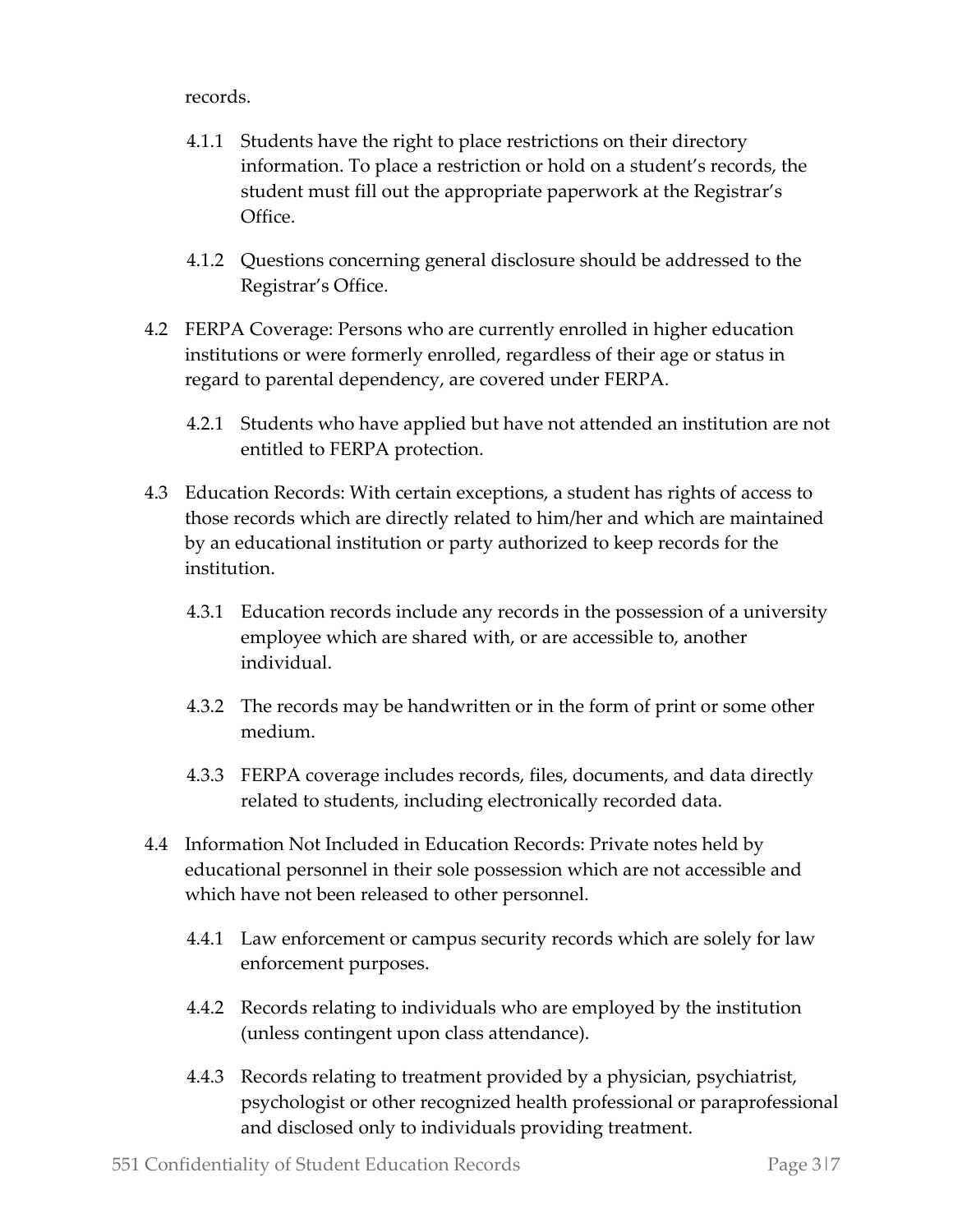- 4.5 Documents That Can Be Removed: Documents that can be removed before the student views the records.
	- 4.5.1 Any information that pertains to another student.
	- 4.5.2 Financial records of the student's parents.
- 4.6 Education Record Access: The student and any outside party who has the student's written consent may have access to a student's education record.
	- 4.6.1 School officials who have "legitimate educational interest" as defined in FERPA may have access.
	- 4.6.2 Student education records may be provided in response to a lawfully issued (by judge or attorney) judicial order or subpoena, which allows the institution to release records without the student's consent. A reasonable effort will be made to notify the student before complying with an order.
	- 4.6.3 The University may provide education records to other parties for purposes that comply with FERPA and the requirements outlined in 34 CFR § 99.31.
- 4.7 Required Consent: Required consent to disclose "Personally Identifiable Information" from an education record (including transcripts).
	- 4.7.1 A signed and dated consent from the student must be obtained before any disclosure is made. The written consent must: a) specify the records that may be disclosed, b) state the purpose of disclosure, and c) identify the party or class of parties to whom the disclosure may be made.
	- 4.7.2 The institution reserves the right to deny transcripts or copies of records to be made available when the student has an unpaid financial obligation to the University and/or there is an unresolved disciplinary action against the student.
	- 4.7.3 Requests to disclose information should always be handled with caution and approached on a case-by-case basis. The Office of the Registrar should handle requests for student information, e.g. address, telephone number, or immediate whereabouts based upon an apparent emergency.
- 4.8 Parental Access to Student's Education Records: The inherent right to inspect records is limited solely to the student. Records may be released to parents only through the written consent of the student, in compliance with a lawfully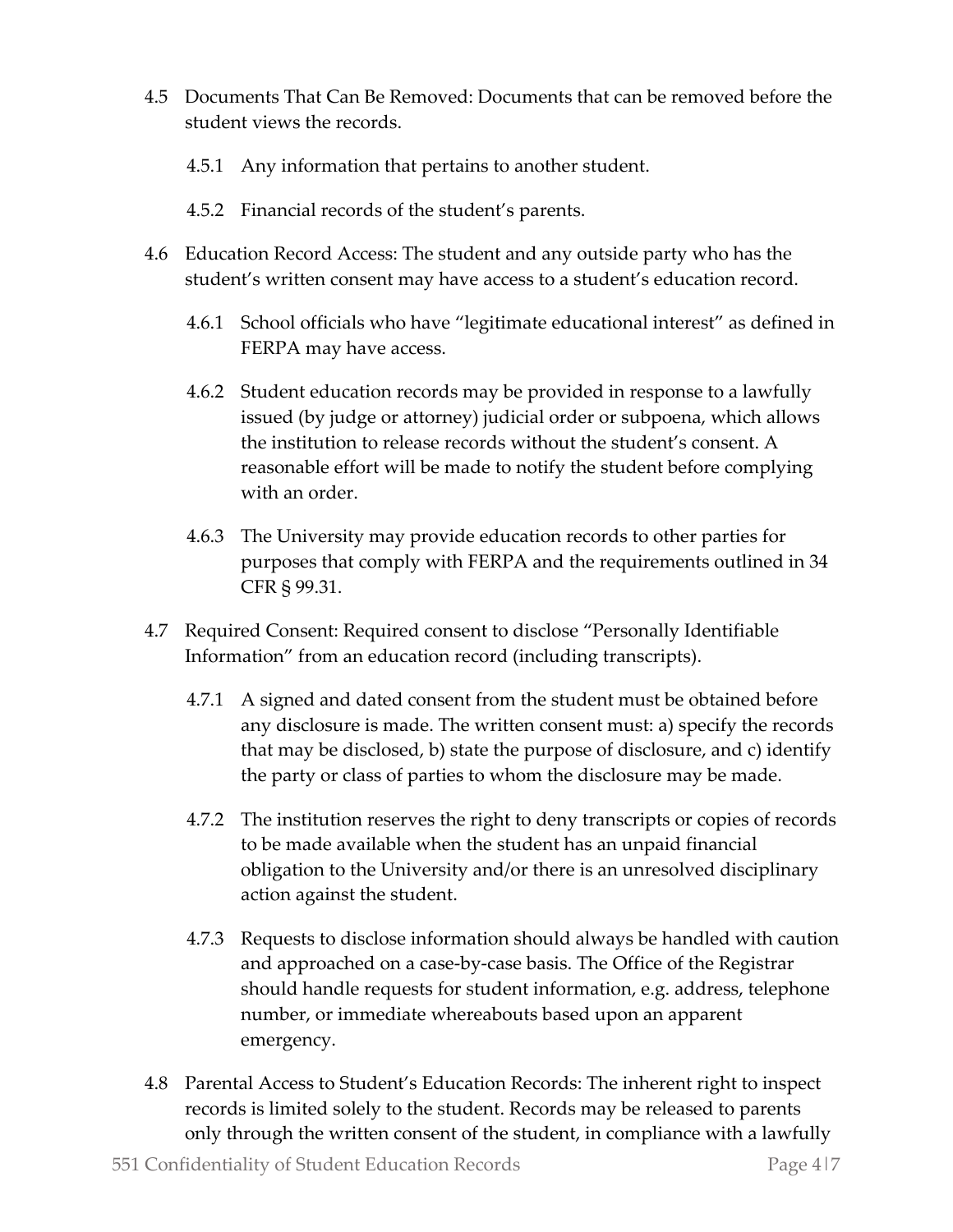issued (by judge or attorney) subpoena or in meeting the conditions listed below.

- 4.8.1 At the post-secondary level, parents have no automatic rights to inspect a student's education records. This includes parents of dependent students. Only in meeting the following condition is parental access lawful:
- 4.8.1.1 A parent or guardian may have access to education records information if the student is claimed as a dependent for federal income tax purposes for the year preceding the semester and the proper tax forms have been submitted to the Registrar's Office. A parent cannot make changes to the student record, including changes to the student's registration or financial aid.
- 4.8.1.2 If the student is not a dependent, the student must be willing to complete a consent form before that information will be released.
- 4.9 Anecdotal Notes: All anecdotal notes made about a student that an institution maintains and shares with school officials, regardless of the medium, would be included in the definition of education records and are, therefore, subject to FERPA.
	- 4.9.1 Unless the notes are kept in the sole possession of the maker and are accessible only to a temporary substitute, they are part of the education records, subject to review by the student. This would include all shared paper files as well as notes made about the student on a shared computer record.
	- 4.9.2 If a student has requested access to his/her education records, none of these notes may be destroyed prior to student review.
- 4.10 Posting of Grades by Faculty: The public posting of grades either by the student's name, institutional or student identification number, without the student's written permission, is a violation of FERPA.
- 4.11 Releasing Non-Directory Information Over the Phone: FERPA prohibits the release of non-directory information over the phone to a third party.
- 4.12 Information Release Exceptions Provided Under FERPA: Non-directory information can be released to a third party if the student whose information is requested has given specific written permissions to do so.
	- 4.12.1 FERPA provides an exception whereby an institution may disclose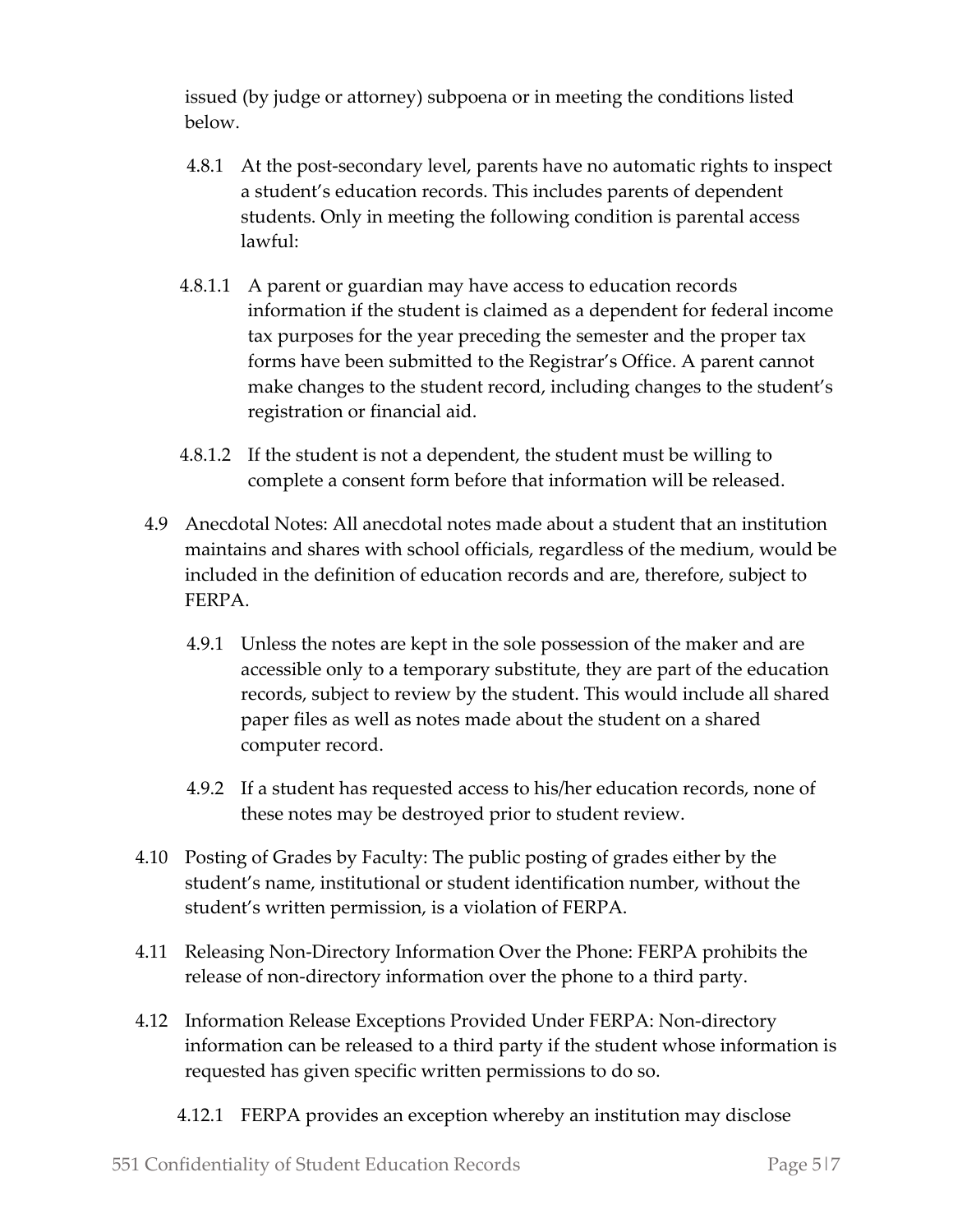otherwise confidential information to appropriate parties to protect the health and safety of the student or other persons.

- 4.12.2 Non-directory information can be released to a third party if the information is needed to help resolve an emergency or to identify criminal activities.
- 4.13 Government Records Access Management Act (GRAMA): All disclosures made pursuant to a GRAMA public records request will comply with FERPA.
- 4.14 Student Right-to-Know and Campus Security Act: Disclosure of graduation rates and transfer rates for all students, including athletes, is available from the Office of Institutional Effectiveness and University website.
	- 4.14.1 Crime awareness and campus security are of vital concern to University officials. The policy of all employees toward campus crime is one of zero tolerance. The institution, in compliance with the Clery Act, annually updates and provides information regarding campus law enforcement statistics in a published report on the University's Department of Public Safety website: https://publicsafety.dixie.edu/. The categories of crime listed are updated for statistical accuracy each year and reflect the criminal activity within the University's Clery geography
- 4.15 **Student Directory Listings to Third Party:** Dixie State University does not provide student directory lists to third parties, except as required by federal law. Any exceptions must be approved by the Vice President of Student Affairs and the Office of General Counsel.
- **V. References:** The Family Education Rights and Privacy Act of 1974 (20 U.S.C. § 1232g; 34 CFR Part 99)

## **VI. Procedures**

6.1 N/A

## **VII. Addenda**

7.1 Request to Prevent Disclosure of Directory Information: Release of Information Authorization

Policy Owner: Provost and Vice President for Academic Affairs Policy Steward: Associate Provost for Academic Success

History:

551 Confidentiality of Student Education Records Page 6|7